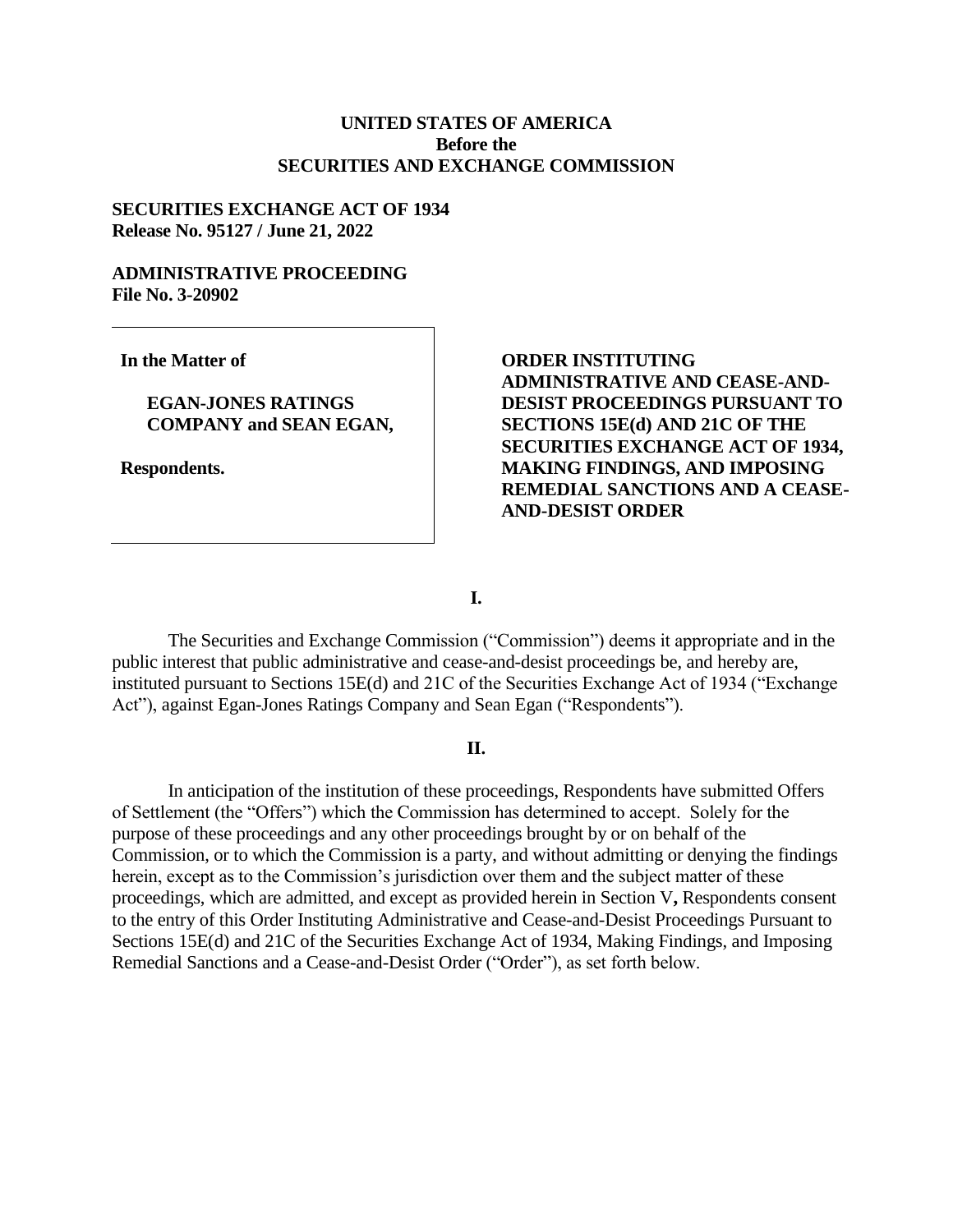### **III.**

On the basis of this Order and Respondents' Offers, the Commission finds<sup>1</sup> that:

### **Summary**

1. These proceedings arise out of violations of the securities laws, including provisions intended to curb potential conflicts of interest at credit rating agencies, by Egan-Jones Ratings Company ("EJR"), a Nationally Recognized Statistical Rating Organization ("NRSRO"). Specifically, EJR violated Rule  $17g-5(c)(8)(i)$  of the Exchange Act by issuing and maintaining a credit rating for a client where Sean Egan, EJR's founder and sole owner, had participated in determining the credit rating at issue and engaged in sales and marketing activities with respect to that client. Because Egan had been influenced by sales or marketing considerations at the time that he participated in determining the credit rating, EJR also violated Rule  $17g-5(c)(8)(ii)$  of the Exchange Act. Egan caused EJR's violation of Rules  $17g-5(c)(8)(i)$ and (ii).

2. EJR also violated Rule 17g-5(c)(1) of the Exchange Act, which is a conflict-ofinterest rule that prohibits an NRSRO from issuing or maintaining a credit rating solicited by a person that, in the most recently ended fiscal year, provided the NRSRO with net revenue equaling or exceeding ten percent of the total net revenue of the NRSRO for the fiscal year.

3. EJR also failed to establish, maintain, and enforce policies and procedures reasonably designed to manage conflicts of interest, in violation of Section 15E(h)(1) of the Exchange Act.

4. An order issued by the Commission on January 22, 2013 (the "2013 Order")<sup>2</sup> revoked EJR's NRSRO registration for rating the classes of issuers of (a) asset-backed securities and (b) government, municipal, and foreign government securities, and also ordered EJR and Egan to cease and desist from committing or causing any violations of various securities laws. By rating two asset-backed securities and two municipal securities in 2017 and 2018 and making statements indicating that it was a registered NRSRO, but without prominently disclosing that the ratings in such ratings classes were not issued or maintained by an NRSRO that was registered to issue ratings in such classes, EJR violated Section 15E(f)(2) of the Exchange Act.

## **Respondents**

5. **Egan-Jones Ratings Company** is a privately owned credit rating agency

 $\overline{a}$ 

<sup>&</sup>lt;sup>1</sup> The findings herein are made pursuant to Respondents' Offers of Settlement and are not binding on any other person or entity in this or any other proceeding.

<sup>2</sup>  *In re Egan-Jones Ratings Co., et al*., Exch. Act Rel. No. 68703 (Jan. 22, 2013) (settled order).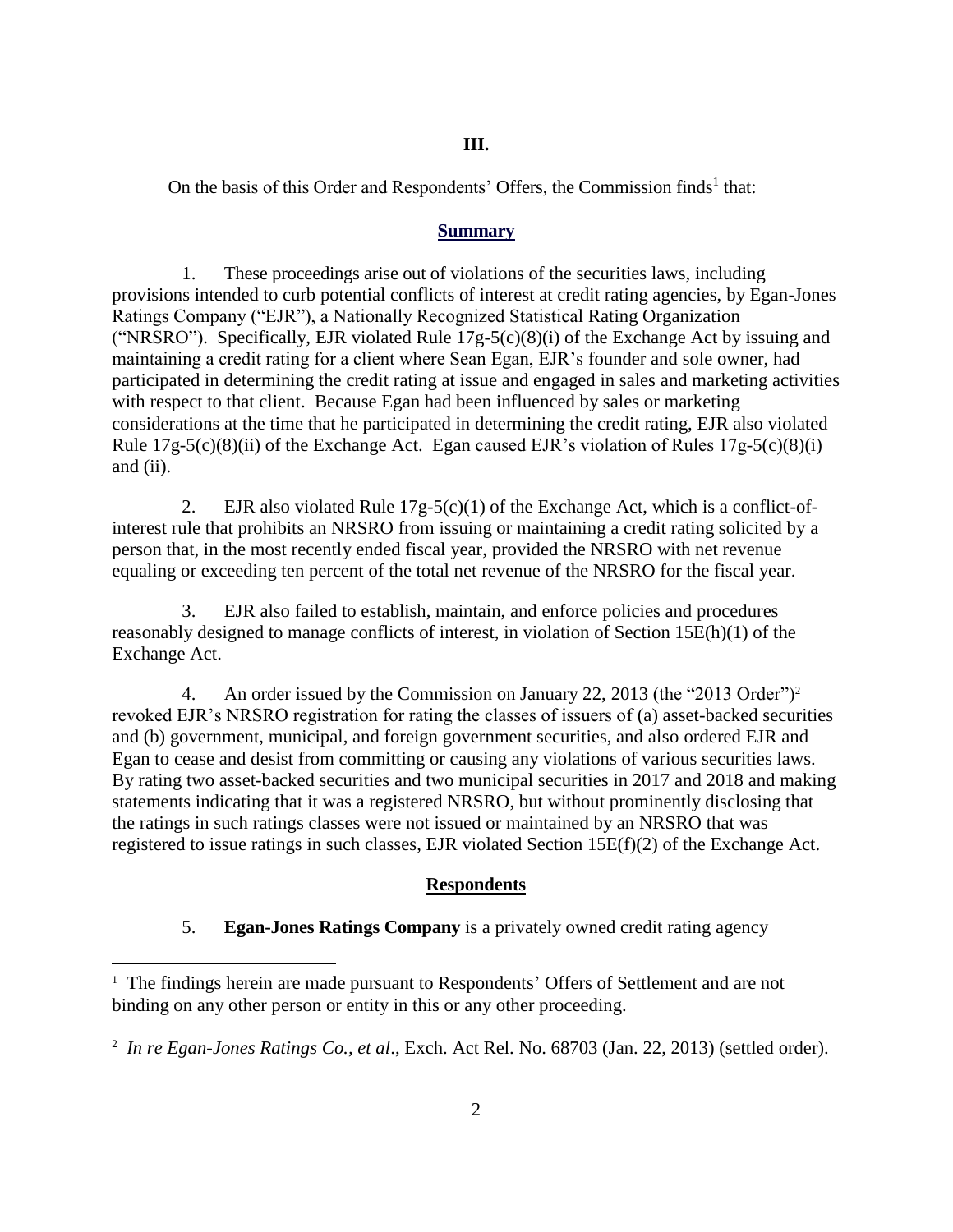incorporated in Delaware and headquartered in Haverford, Pennsylvania. On December 21, 2007, the Commission approved EJR's application to become registered as an NRSRO for three rating classes: financial institutions, insurance companies, and corporate issuers. On December 4, 2008, the Commission approved EJR's application for registration as an NRSRO for two additional rating classes: issuers of asset-backed securities ("ABS") and issuers of government securities, municipal securities, or securities issued by a foreign government.

6. **Sean Egan**, age 64, is the founder and chief executive officer of EJR. Egan is, and during the relevant time was, the sole shareholder of EJR. During the relevant time, Egan also was EJR's president, the head of EJR's ratings group, and, other than the period from August 21, 2018 to April 29, 2019, the chairperson of EJR's board of directors.

### **Facts**

## **A. EJR and Egan are Subject to a Prior Cease-and-Desist and Administrative Order Issued by the Commission.**

7. The 2013 Order found that EJR willfully violated Sections  $15E(a)(1)$ ,  $15E(a)(1)(B)(ix)$ ,  $15E(a)(1)(C)$ ,  $15E(b)(2)$ ,  $15E(h)(1)$ , and  $17(a)$  of the Exchange Act and Rules 17g-1(a), 17g-1(b), 17g-1(f), 17g-2(a)(2), 17g-2(a)(6), 17g-2(b)(2), 17g-2(b)(7), and 17g-5(c)(2), and that Egan willfully made, or caused EJR to make, material misstatements in its Form NRSRO; and caused EJR's violations of Sections 15E and 17(a) of the Exchange Act and Rules 17g-1, 17g-2, and 17g-5 thereunder. The 2013 Order also required EJR to cease and desist from committing or causing violations of Section 15E(h)(1) and Rule 17g-5, and Egan to cease and desist from committing or causing any violations of Rule 17g-5.

8. The 2013 Order revoked EJR's NRSRO registrations for the classes of (a) issuers of asset-backed securities and (b) issuers of government, municipal and foreign government securities, and barred Egan from association with any NRSRO registered in those classes, with a right to reapply for registration and reentry after eighteen months. It further ordered EJR to disclose prominently that its ratings of asset-backed and government securities were not issued or maintained by a registered NRSRO.

## **B. EJR Violated, and Egan Caused EJR's Violation of, Rules 17g-5(c)(8)(i) and (ii) of the Exchange Act.**

9. The Commission adopted Rule 17g-5(c)(8) pursuant to the Dodd-Frank Act. In the wake of the 2008 financial crisis, Congress mandated that the Commission prescribe rules to improve the regulation of NRSROs. Congress specifically found that "credit rating agencies face conflicts of interest that need to be carefully monitored." Dodd-Frank § 931. Accordingly, the statute directed the Commission to "issue rules to prevent the sales and marketing considerations of a [NRSRO] from influencing the production of ratings by the [NRSRO]." Dodd-Frank § 932(a), *codified at* 15 U.S.C. § 78o-7(h)(3)(A).

10. The Commission adopted Rule  $17g-5(c)(8)$  for the purpose of insulating rating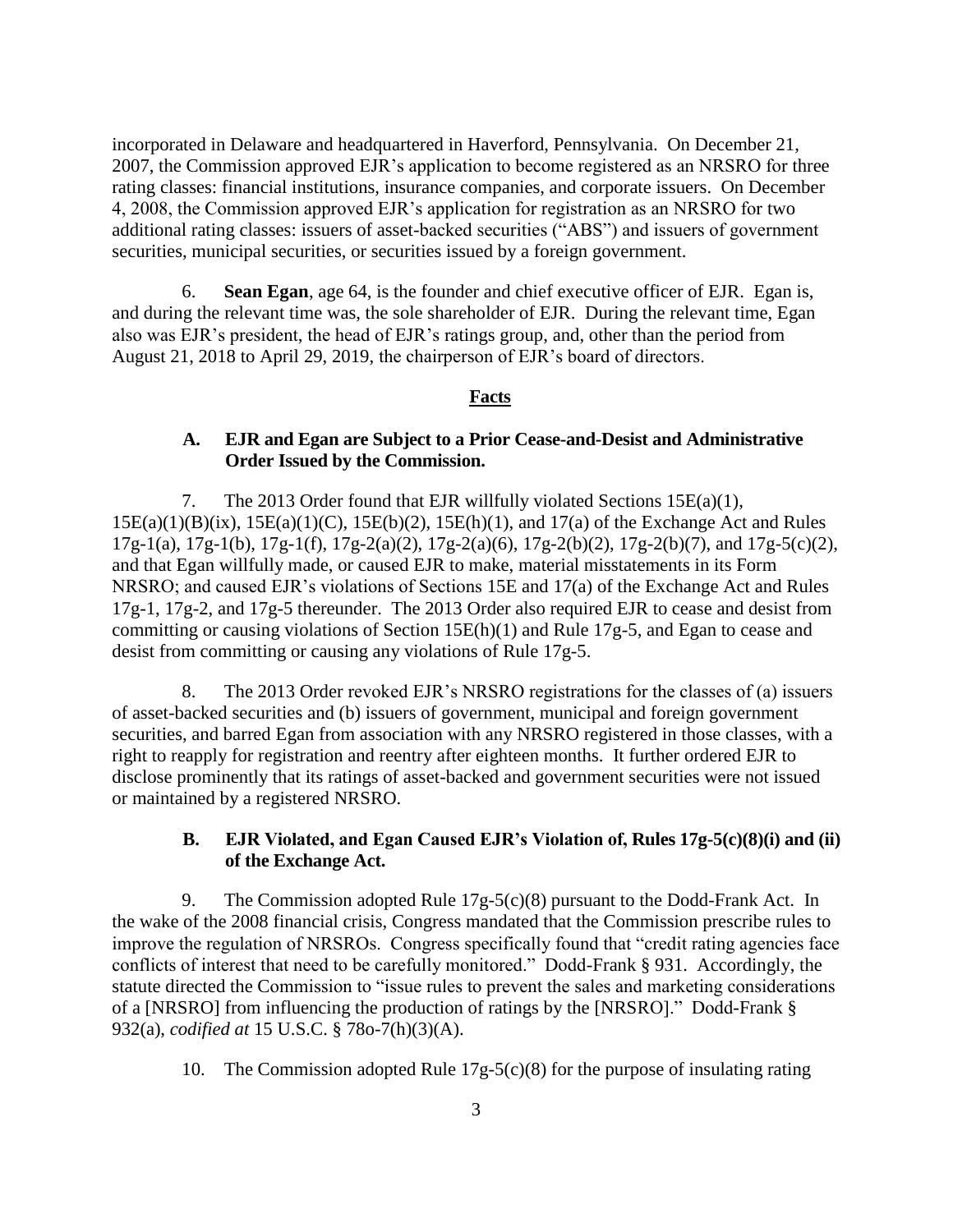analysts from business pressures by separating rating agencies' business-development function from their analytical function (that is, the function of determining or monitoring a credit rating or approving procedures or methodologies used for determining the credit rating). The rule states that an NRSRO "is prohibited from having the following conflicts of interest relating to the issuance or maintenance of a credit rating as a credit rating agency . . . . (8) The [NRSRO] issues or maintains a credit rating where a person within the [NRSRO] who participates in determining or monitoring the credit rating, or developing or approving procedures or methodologies used for determining the credit rating, including qualitative and quantitative models, also: (i) Participates in sales or marketing of a product or service of the [NRSRO] or a product or service of an affiliate of the [NRSRO]" or "(ii) is influenced by sales or marketing considerations."

11. According to the Commission's adopting release, Rule 17g-5(c)(8)(i) "is designed to address situations in which, for example, individuals within an NRSRO who engage in activities to sell products and services (both ratings-related and non-ratings-related) of the NRSRO or its affiliates could seek to influence a specific credit rating to favor an existing or prospective client . . . ." *Nationally Recognized Statistical Rating Organizations*, Final Rule, 79 Fed. Reg. 55,078, 55,108 (Sept. 15, 2014).

12. Rule 17g-5(c)(8)(ii) was intended to "curb potential conflicts of interest related to 'rating catering' practices" and "promote the integrity and quality of credit ratings to the benefit of their users." *Id.* at 55,092. The Commission's adopting release explained that "there are a number of possible channels of influence" by sales or marketing considerations, including clients "who pressure analysts to produce inflated credit ratings to retain their business" or "managers who are not involved in sales and marketing activities but may seek to pressure analysts to produce inflated credit ratings to increase or retain the NRSRO's market share." *Id*. at 55,110.

13. The Commission further explained that the prohibition against those participating in a credit rating from being influenced by sales or marketing considerations is "an absolute prohibition." *Id*. at 55,108.

### *EJR's Procedure for Determining Ratings*

14. In light of the requirement that credit rating analysts be insulated from business pressures, EJR's policies and procedures required that the firm's ratings group be separated from the firm's business and marketing group. All business matters were required to be handled by a client relationship manager in the firm's business and marketing group; members of the ratings group were permitted to discuss only rating matters with clients and were prohibited from discussing, negotiating, or arranging fees or engaging in other sales and marketing activities.

15. If a client requested a private rating from EJR, a member of EJR's business and marketing group would convey that request to EJR's ratings analysts, who would determine their recommended rating for a given transaction. EJR would convene a Ratings Review Committee ("RRC") to evaluate the proposed rating and vote on it. An RRC consisted of  $(1)$  the presenting analyst, who led the ratings team that proposed the rating; and (2) at least two voting members, one of whom also could serve as the committee's chairperson. The presenting analyst was not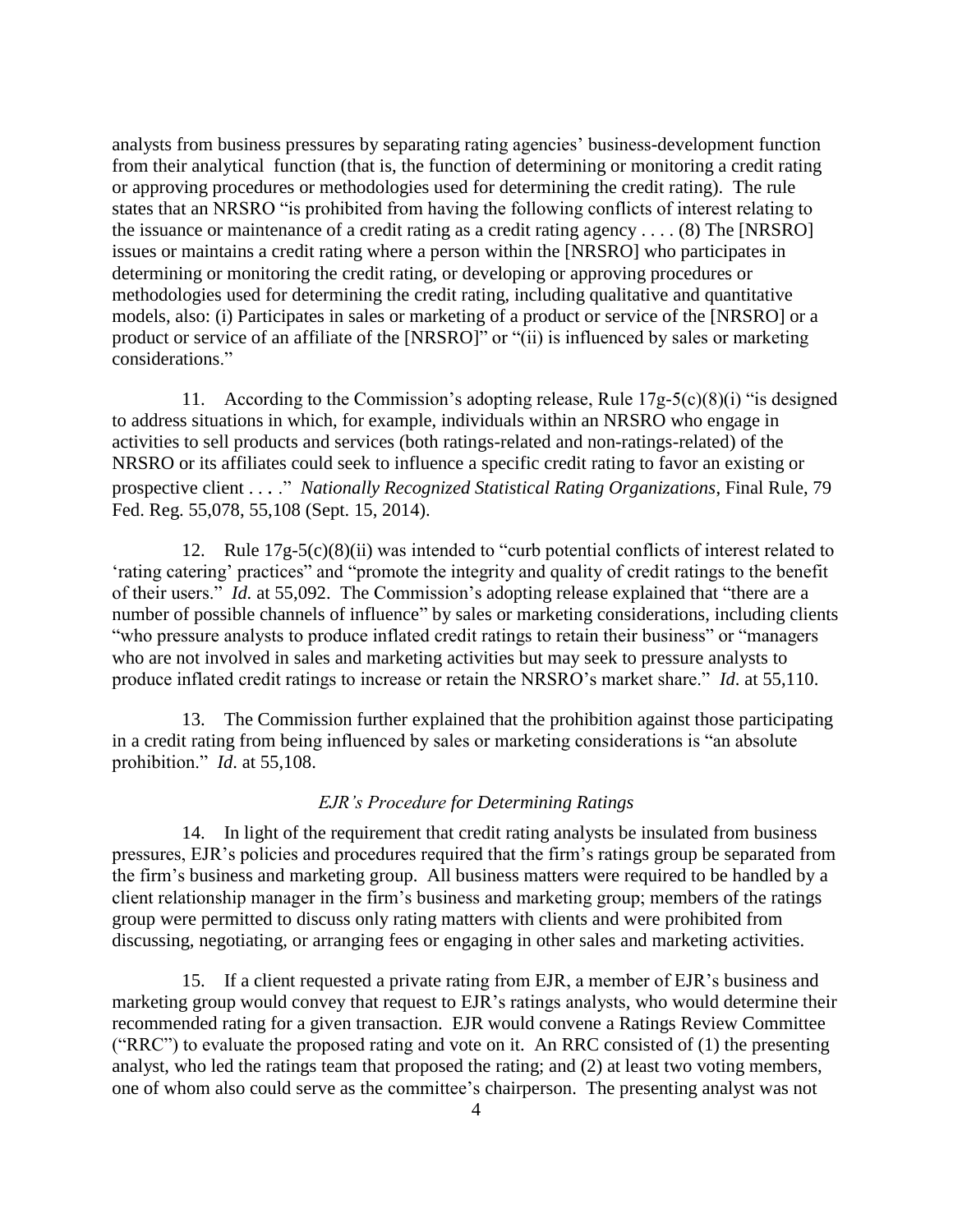allowed to vote. According to EJR's rating policies and procedures, a majority of the voting members of the RRC needed to vote in support of a proposed rating before it could be issued by EJR.

#### *Egan Caused EJR's Violation of Rule 17g-5(c)(8)(i) and (ii)*

16. On July 11, 2019, Client A engaged EJR to issue a rating for a real estate transaction. Although EJR's typical turnaround time for that type of rating was approximately five days, on July 23, EJR discovered that the client relationship manager for Client A had failed to submit the ratings request to the ratings group.

17. On July 31, Client A emailed EJR's client relationship manager to ask about the status of the rating and the reason for the delay. In those emails to EJR, Client A complained that the delay was "beyond ridiculous" and demanded that the rating be issued that day by 5:00 p.m. Client A also threatened to cancel the pending rating request and stop doing business with EJR.

18. Egan — who at the time was EJR's president and the head of EJR's ratings group — spoke to the client relationship manager and stated that Client A was an important client for EJR and that he was concerned that EJR could lose Client A's business.

19. Later on July 31, Egan called Client A and promised that EJR would provide the requested rating later that day. Egan also told Client A that the client relationship manager was being replaced. That communication violated EJR's policies, which stated that "communication between the Ratings group and the clients shall only relate to the rating matters and not involve sales or marketing matters nor being influenced by the sales and marketing matters." The client relationship manager, ultimately, was taken off the account for Client A.

20. At around 4:30 p.m. on July 31, a half hour before Client A's deadline, EJR convened an RRC by telephone to vote on a proposed rating for Client A. Egan and a senior EJR analyst ("Analyst 1") were the voting members of the committee, with Analyst 1 serving as the chairperson. The presenting analyst on the committee (the "Presenting Analyst") recommended a rating of BBB+ for the transaction. However, during the RRC meeting, Analyst 1 requested certain information about the transaction that she believed was essential for determining an accurate rating. Because EJR did not have the information that she sought, Analyst 1 abstained from voting on the proposed rating. Without a majority of voting members in support, the proposed rating was not approved by the RRC.

21. At approximately 5:13 p.m., Client A sent Egan an email stating: "We are passed [sic] 5pm. Where is the rating?"

22. At approximately 5:17 p.m., Egan became the chairperson of the RRC. Analyst 1 was replaced with another EJR analyst ("Analyst 2") as the second voting member.

23. At 5:21 p.m., Egan and Analyst 2 voted to approve the proposed BBB+ rating, which EJR then issued.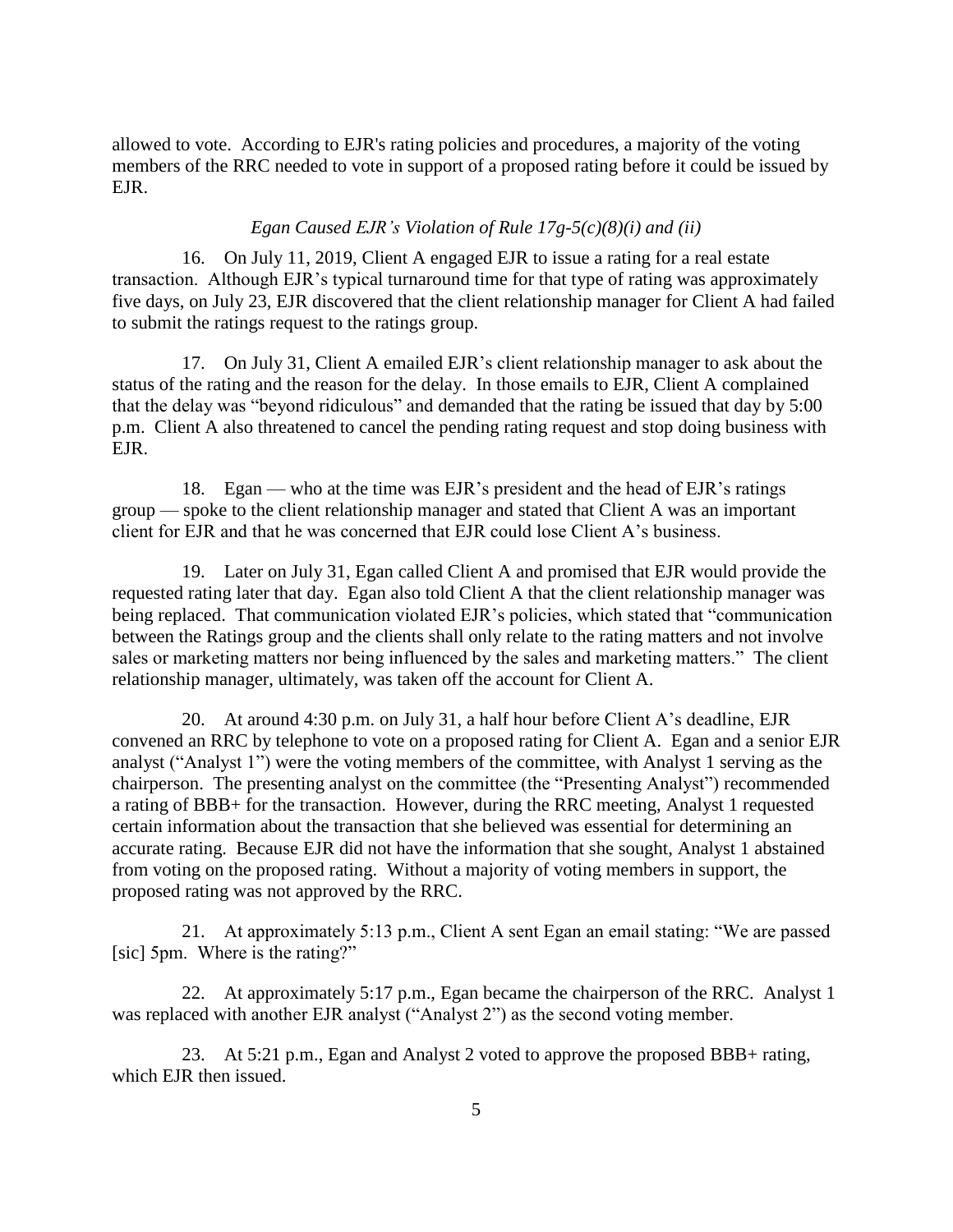24. Client A, however, was displeased with the BBB+ rating, and emailed the Presenting Analyst asking why the rating only was BBB+ and noted that EJR had recently rated another, similar transaction for Client A two notches higher. When the Presenting Analyst attempted to explain the reason for the BBB+ rating, Client A replied, "Surely you jest. I recommend you go back and verify your models. You must have missed something." Client A then forwarded those emails to Egan and asked Egan to call to discuss the rating.

25. At that time it was EJR's policy that any client who disagreed with an EJR rating would be asked to "provide written support for their objection including any relevant materials" for review by the RRC. Client A, however, provided no written support for its purported objections to the BBB+ rating, and EJR did not ask Client A for such written support.

26. On August 6 and August 7, 2019, Client A emailed Egan asking him whether there was any "update" on the rating.

27. Around this time, Egan, in his capacity as a member of the prior RRC that had approved the BBB+ rating on July 31, directed the Presenting Analyst to develop a new rating tool in light of Client A's concerns about the BBB+ rating. On August 12, EJR convened another RRC, with Egan as a voting member and an analyst who had not participated in either of the two prior RRCs as the RRC chair and second voting member ("Analyst 3"). Neither Analyst 1 nor Analyst 2 was invited to serve on this new RRC.

28. The Presenting Analyst again proposed a rating of BBB+. Notwithstanding the Presenting Analyst's recommendation, and although EJR had received no substantive information from Client A to support a higher rating, Egan and Analyst 3, relying on the new rating tool referenced above, voted to increase the rating one notch to A-.

29. On August 16, EJR sent Client A the upgraded rating. After receiving the upgraded rating, a manager at Client A emailed his team at Client A, "Finally got the Arating…."

30. Upon learning over a month later that two RRCs with different voting members had been convened to consider Client A's rating, EJR's Designated Compliance Officer emailed another EJR employee: "I don't think it's appropriate to change RRC members when reconvening to address a[] [client's] appeal" unless approved by compliance, since doing so may give rise to a claim of "shuffling people around for a higher rating."

31. Under these circumstances, Egan, by advising Client A that EJR's client relationship manager was being replaced and informing Client A when the rating would be issued, effectively assumed the role of EJR's client relationship manager with Client A. After doing so, Egan — who knew that Client A was important to EJR and understood that potential future business with Client A was at risk — rejected the concerns and recommendations of senior EJR analysts in ultimately approving the A- rating for Client A. Egan's continued participation in and direction of the rating process as to Client A — after becoming involved in business and marketing activities as to Client A and being influenced by sales and marketing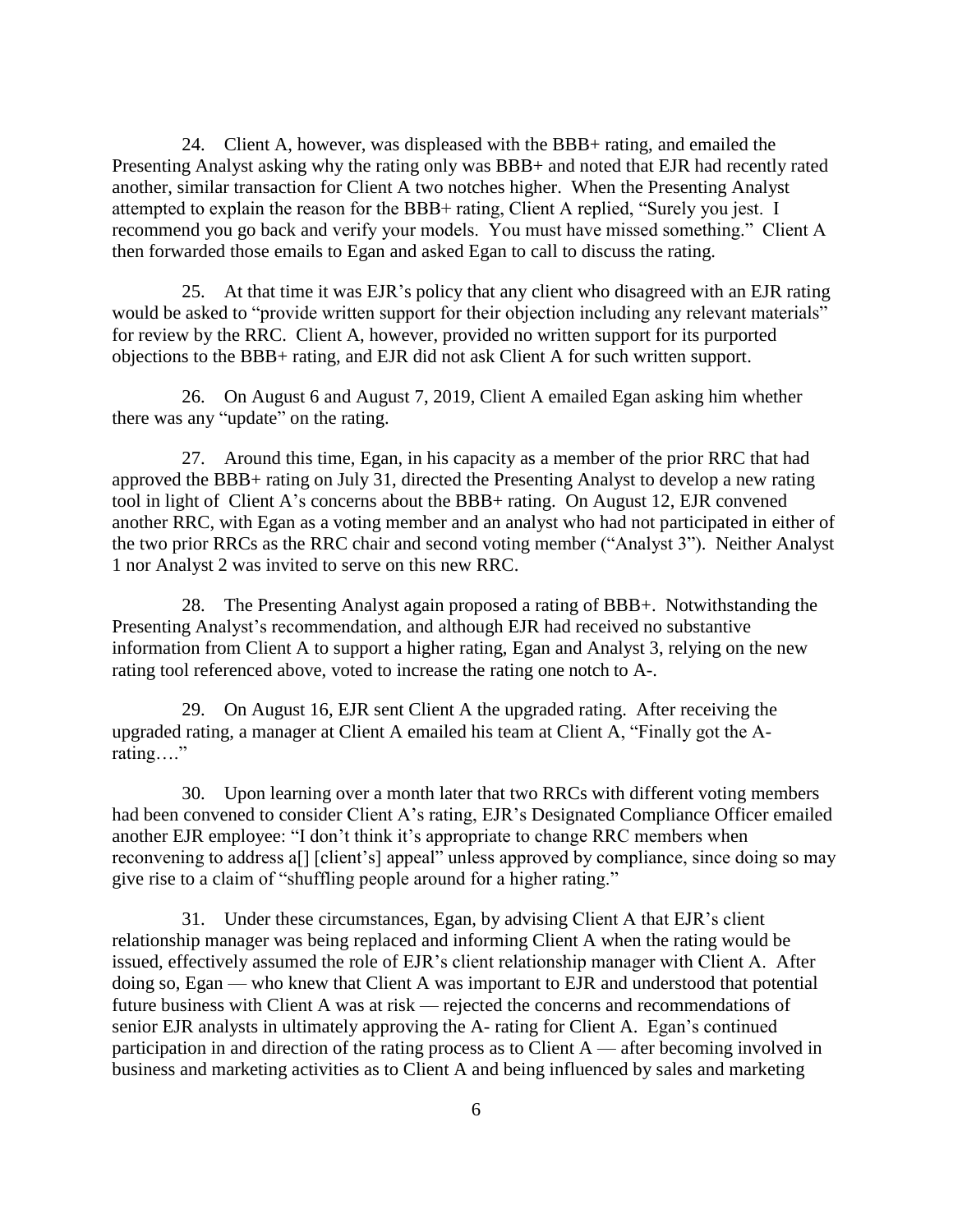considerations — constituted a prohibited conflict of interest.

32. By issuing and maintaining the rating for Client A under the circumstances described above, EJR violated Rule 17g-5(c)(8)(i) and (ii). By violating the rule, EJR violated the 2013 Order. Egan caused EJR's violations of Rule 17g-5(c)(8)(i) and (ii). By causing EJR's violations, Egan violated the 2013 Order.

## **C. EJR Violated Rule 17g-5(c)(1) of the Exchange Act.**

33. Rule 17g-5(c)(1) of the Exchange Act (the "Ten Percent Rule") prohibits an NRSRO from issuing or maintaining a credit rating solicited by a person that, in the most recently ended fiscal year, provided the NRSRO with net revenue equal to or exceeding ten percent of the total net revenue of the NRSRO for the fiscal year.<sup>3</sup> The adopting release for Rule  $17g-5(c)(1)$  explains that a person who provides ten percent or more of an NRSRO's net revenue would be "in a position to exercise substantial influence on the NRSRO," and that it would "be difficult for the NRSRO to remain impartial, given the impact on the NRSRO's income if the person withdrew its business." *Oversight of Credit Rating Agencies Registered as Nationally Recognized Statistical Rating Organizations*; Final Rule, 72 Fed. Reg. 33,564, 33,598 (June 18, 2007).

34. By August 2017, EJR was aware, based on internal revenue forecasts, that a particular client (Client B) might contribute more than ten percent of EJR's net revenue by the end of the fiscal year. EJR continued to provide rating services and accept payments from Client B through the end of 2017.

35. As of December 31, 2017, Client B accounted for 13.9 percent of EJR's year-todate net revenue.

36. On March 26, 2018, EJR submitted its independently audited 2017 financial statements and the associated unaudited financial revenue report. In those financial statements, EJR recorded a \$538,000 loss contingency, which EJR described as "excess revenue refundable" and classified as a current liability on its balance sheet as of December 31, 2017. The loss contingency purported to offset the exact amount by which revenues from Client B exceeded ten percent of EJR's net revenues for 2017.

37. That loss contingency, however, was not accrued in accordance with generally accepted accounting principles ("GAAP") because EJR failed to satisfy the conditions precedent for accrual of a loss contingency under ASC 450-20-25-2. EJR lacked a reasonable basis for believing that it was probable that (a) a claim would be asserted by or concerning Client B or (b)

 $\overline{a}$ 

 $3\text{ A}s$  explained in the Ten Percent Rule Final Release, "net revenue" is "revenue earned by the ... NRSRO for any type of service or product, regardless of whether related to credit rating services, and net of any rebates and allowances paid or owed to the person by the ... NRSRO." *Oversight of Credit Rating Agencies Registered as Nationally Recognized Statistical Rating Organizations*; Final Rule, 72 Fed. Reg. 33,564, 33,580 (June 18, 2007).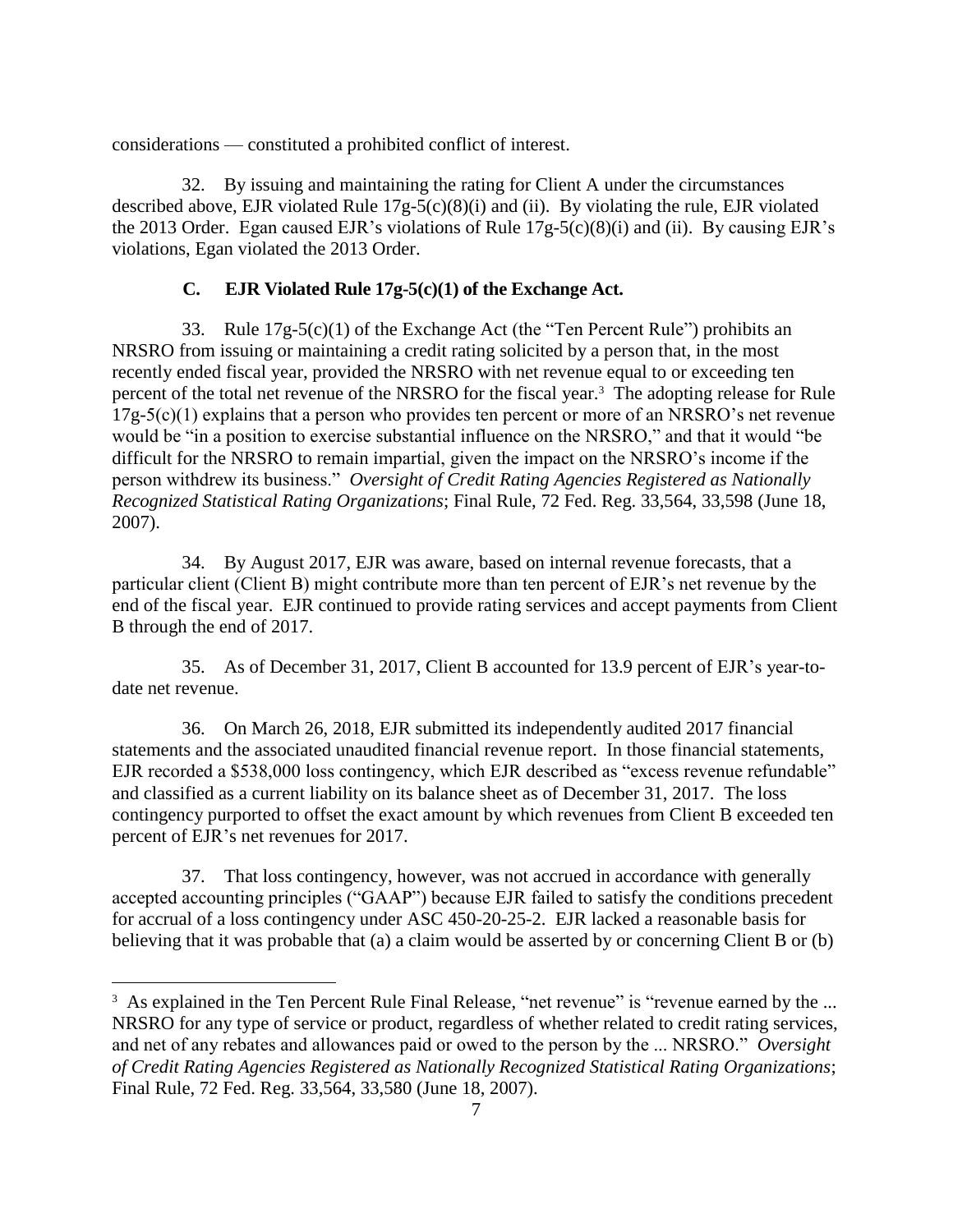the outcome of any such claim would be unfavorable. The amount of any unfavorable outcome also was not reasonably estimable.

38. Notwithstanding that Client B had contributed more than ten percent of EJR's net revenues in 2017, EJR continued to issue and maintain ratings for Client B in 2018, issuing at least thirty-nine new ratings for Client B from January through May 2018. During that time, EJR also continued to surveil and maintain ratings that it previously had issued for Client B.

39. On May 25, 2018, EJR ceased issuing new ratings or surveillance ratings for Client B. However, at least until December 2018, EJR continued to maintain ratings for Client B that it had previously issued.

40. By continuing to issue and maintain ratings for Client B in 2018 — notwithstanding that Client B had contributed more than ten percent of EJR's net revenue in 2017 — EJR violated Exchange Act Rule  $17g-5(c)(1)$  and, by violating the rule, EJR also violated the 2013 Order.

## **D. EJR Failed to Establish, Maintain, or Enforce Policies and Procedures Reasonably Designed to Manage Conflicts of Interest.**

41. Section 15E(h)(1) of the Exchange Act requires NRSROs to "establish, maintain, and enforce written policies and procedures reasonably designed, taking into consideration the nature of the business of such nationally recognized statistical rating organization and affiliated persons and affiliated companies thereof, to address and manage any conflicts of interest that can arise from such business."

42. EJR had in place during the relevant time certain policies and procedures intended to address the Ten Percent Rule. However, at least throughout 2017 and early 2018, those policies and procedures were neither reasonably designed nor enforced. EJR did not have any written process or procedure outlining what steps EJR would take if a client was projected to or did contribute ten percent or more of EJR's net revenue by the end of a given fiscal year.

43. EJR also had established certain policies and procedures that were designed to prevent someone who had participated in determining a credit rating from also participating in sales or marketing or being influenced by sales and marketing considerations with respect to the rating. EJR failed to enforce those policies and procedures. With respect to the rating EJR provided for Client A, EJR failed to enforce its policies and procedures and, as a result, did not prevent the issuance and maintenance of a rating that Egan had participated in determining at a time when he also participated in sales or marketing and was influenced by sales or marketing considerations.

44. As a result, EJR violated Section 15E(h)(1) of the Exchange Act. By violating the Section 15E(h)(1), EJR also violated the 2013 Order.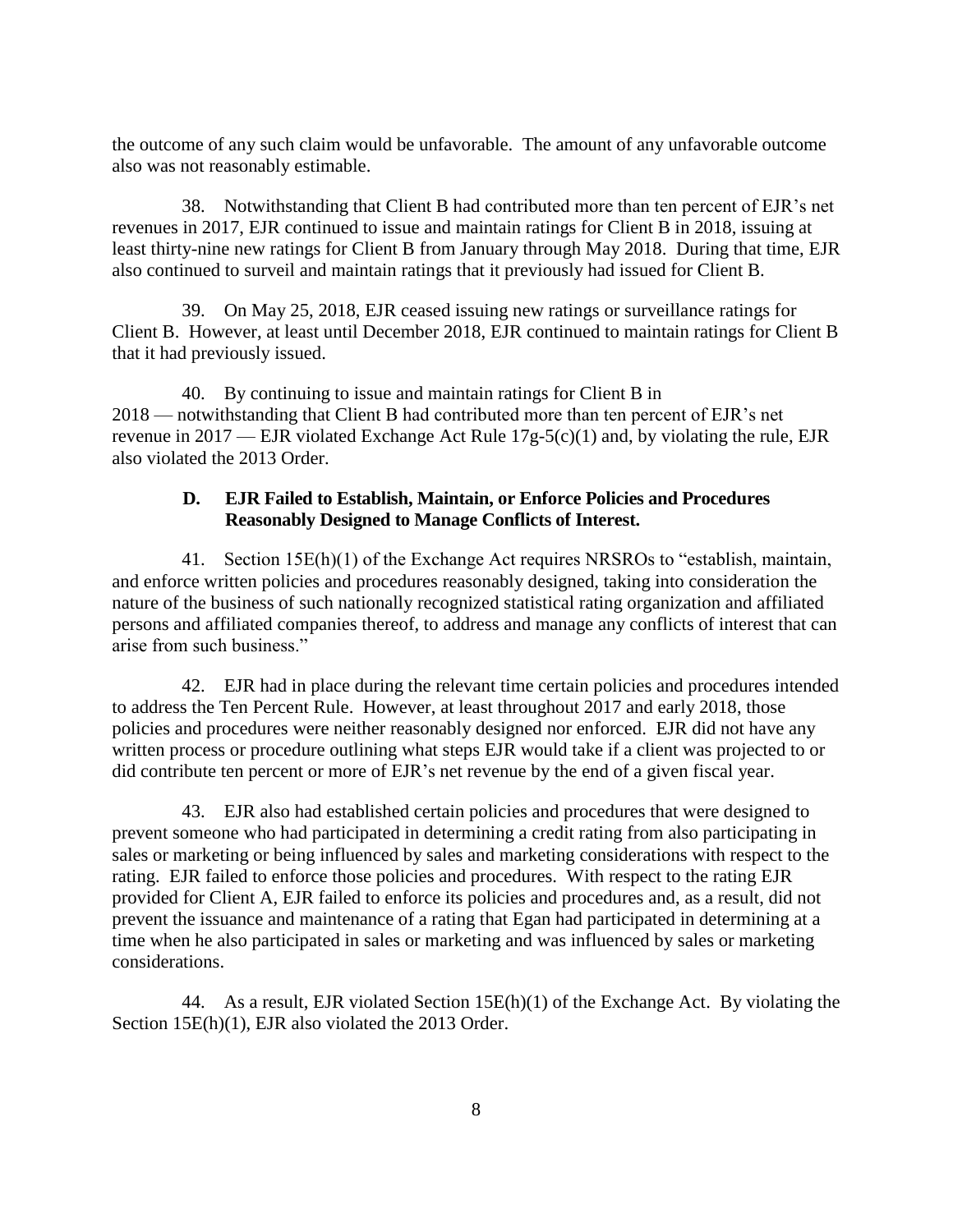### **E. EJR Violated Section 15E(f)(2) of the Exchange Act.**

45. Section  $15E(f)(2)$  of the Exchange Act makes it unlawful for any rating agency that is not registered as an NRSRO to state that it is an NRSRO. At all relevant times, EJR and Egan were subject to the 2013 Order which, among other things, revoked EJR's registration to rate issuers of asset-backed and government securities as an NRSRO and required EJR to disclose prominently that ratings in those rating classes are not issued or maintained by a registered NRSRO.

46. Despite not being registered as an NRSRO for rating issuers of ABS and government securities, in 2017 and 2018, EJR rated two ABS and two municipal securities. In its report for each of the ratings, EJR stated that it used a methodology described in its Form NRSRO, without prominently disclosing in its reports that those ratings were not issued or maintained by an NRSRO registered to issue ratings in those classes. The methodologies required to be described in Form NRSRO are those that are used to determine credit ratings in ratings classes in which an NRSRO is registered.

#### *EJR's Rating of ABS*

47. In late 2016, Client C engaged EJR to rate two tranches of a transaction involving the financing of certain receivables. On January 19, 2017, EJR provided Client C with an indicative rating on the transaction, but at the same time questioned whether the transaction might constitute an ABS. EJR asked Client C to provide it with the transaction documents to evaluate whether the transaction was an ABS.

48. In February and March 2017, EJR issued two more indicative ratings on the transaction. EJR informed Client C at this time that Client C "might be bumping into structured finance if [it] plan[s] to structure with various tranche [sic]."

49. Based on a term sheet and other materials received from Client C, on May 3, 2017, EJR issued the final rating for two tranches of Client C's transaction in the corporate ratings class, in which EJR was registered as an NRSRO, rather than the ABS class in which EJR's registration had been revoked. EJR issued those ratings notwithstanding that Client C had not provided the requested transaction documents and the question of whether the transaction was an ABS remained unresolved at that time. Moreover, the final ratings had been reviewed by a EJR senior analyst and voted on by the RRC without any documented discussion concerning the structure or proper rating class of the transaction. In its rating report, EJR stated that it used a methodology described in its Form NRSRO, but failed to disclose prominently that the rating had not been issued by an NRSRO registered to issue ratings for the ABS class.

50. In August 2017, Client C requested an updated rating letter from EJR and provided EJR with certain transaction documents. On or around September 6, based on advice from its outside counsel, EJR determined that the two ratings in May 2017 involved an ABS.

51. EJR notified Client C of its determination but did not withdraw the May 2017 NRSRO rating. Instead, EJR told Client C that it would need to restructure the transaction as a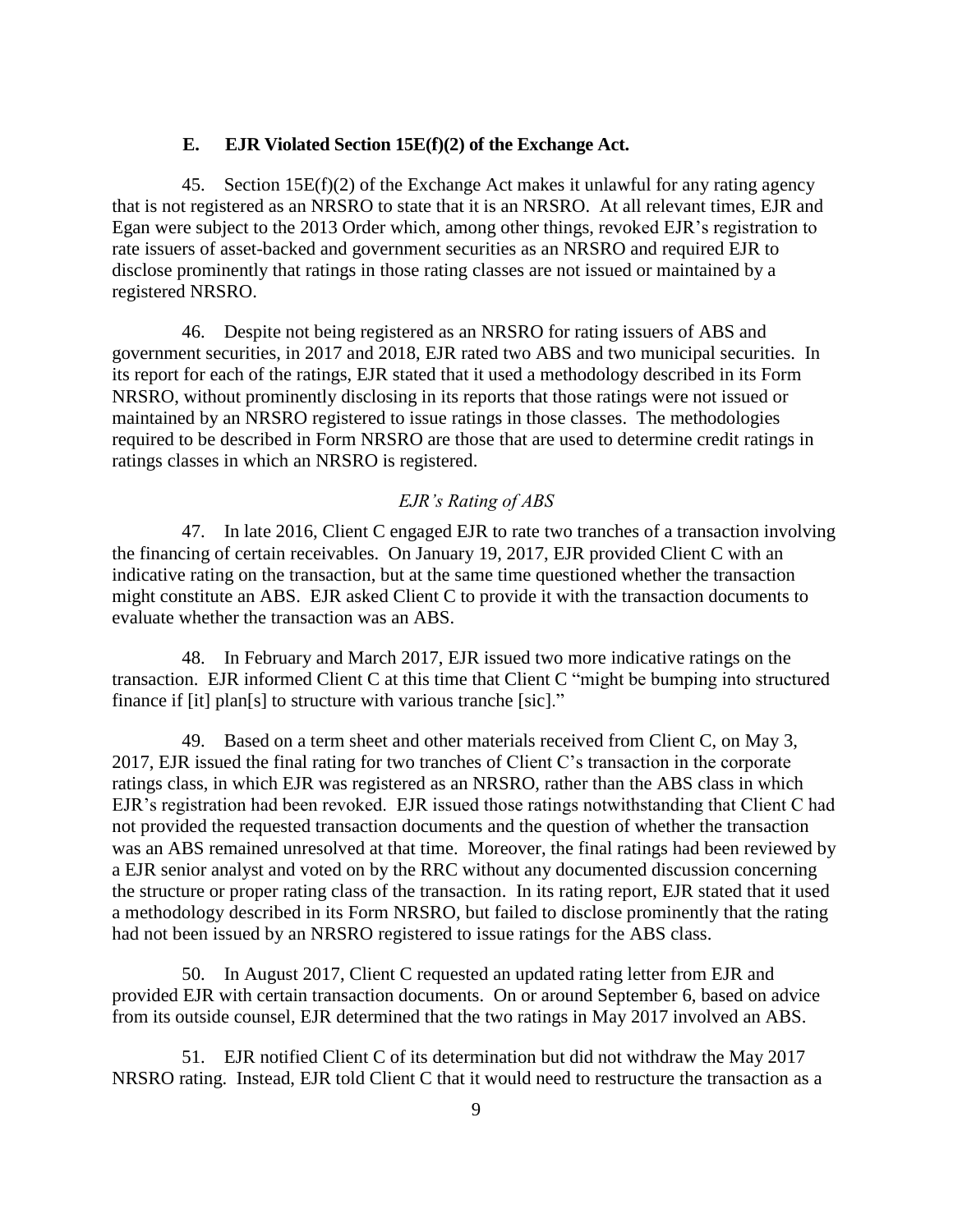loan or as a note from an operating company in order to receive an updated NRSRO rating in the corporate ratings class. Client C subsequently modified the terms of the transaction such that the transaction was not classified as an ABS.

#### *EJR's Rating of Municipal Securities*

52. In October 2017, Client D requested that EJR provide a final rating for a bond referred to as a Property Assessed Clean Energy ("PACE") bond, which would finance a redevelopment and energy-efficiency improvement of a certain property.

53. Client D's requests sent to EJR included an excerpt, in bold type, that identified the bond's CUSIP as a "*Municipal* CUSIP" (emphasis added).

54. The ratings team that generated the rating was unfamiliar with the PACE program, and conducted general internet research on the bond. During the preparation of the ratings report, an EJR analyst questioned whether the bond was a municipal security, but was told by her supervisor that it was not. The ratings team consequently treated the bond as a corporate security rather than as a municipal security.

55. On December 27, EJR issued a final rating for the transaction. In its rating report, EJR stated that it used a methodology described in its Form NRSRO, but failed to disclose prominently that the rating had not been issued by an NRSRO registered to issue ratings for issuers of government, municipal, or foreign government securities.

56. On January 11, 2018, Client D asked EJR to provide a final rating for another, similar PACE bond. Documents for that transaction also included an excerpt that identified, in bold type, the bond's CUSIP as a "*Municipal* CUSIP" (emphasis added).

57. Nevertheless, on January 26, EJR issued a final rating for the transaction. In its rating report, EJR stated that it used a methodology described in its Form NRSRO, but failed to disclose prominently that the rating had not been issued by an NRSRO registered to issue ratings for issuers of government, municipal, or foreign government securities.

58. By rating two asset-backed securities and two municipal securities in 2017 and 2018 — while making statements indicating that it was a registered NRSRO, but without prominently disclosing that the ratings in such ratings classes were not issued or maintained by an NRSRO that was registered to issue ratings in such classes — EJR violated Section 15E(f)(2) of the Exchange Act and the 2013 Order.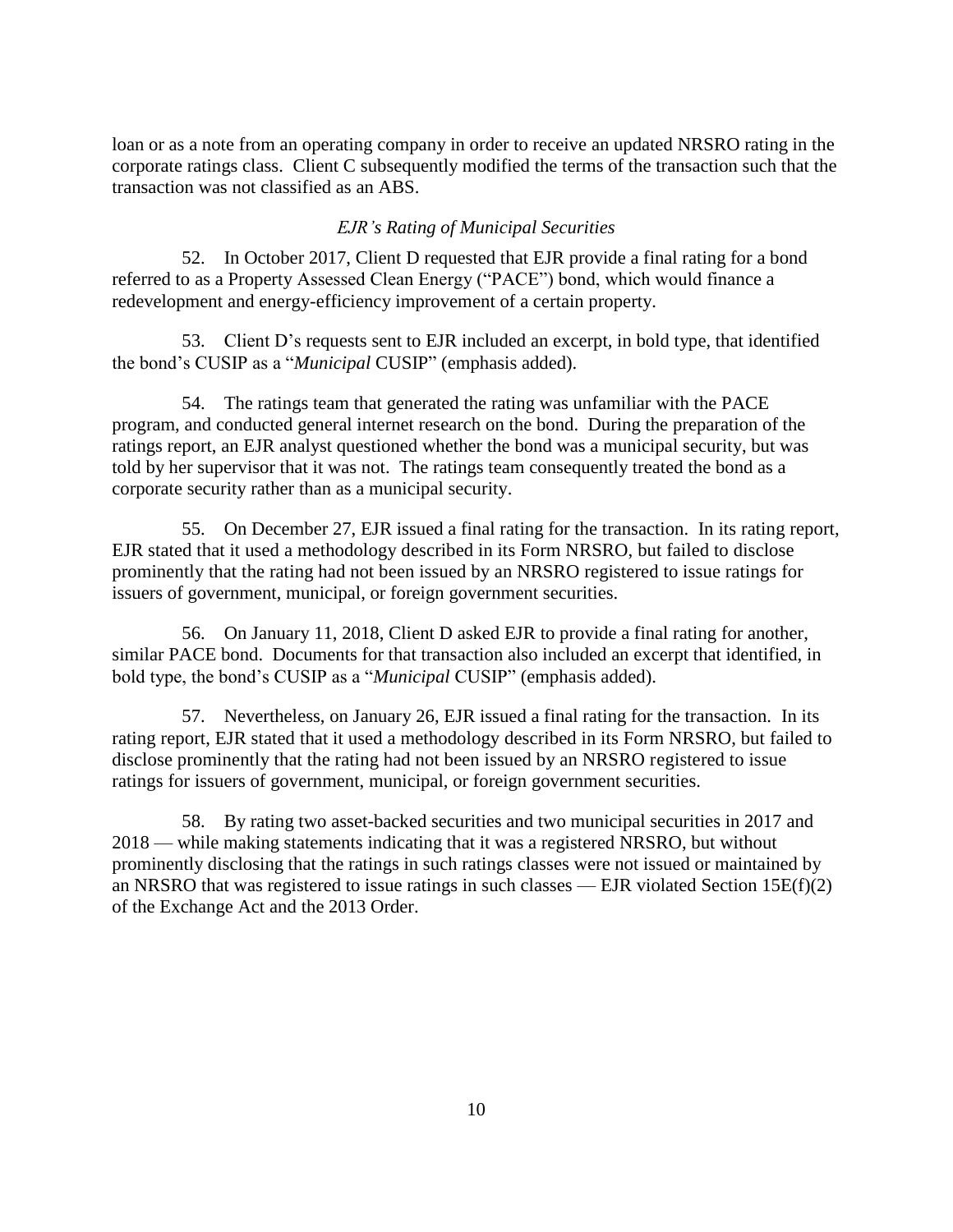## **Violations**

59. As a result of the conduct described above, EJR willfully<sup>4</sup> violated Rule 17g-5(c)(8)(i) of the Exchange Act, which prohibits NRSROs from issuing or maintaining a credit rating where a person within the NRSRO who participates in determining or monitoring the credit rating, or developing or approving procedures or methodologies used for determining the credit rating, including qualitative and quantitative models, also participates in sales or marketing of a product or service of the NRSRO or an affiliate of the NRSRO.

60. As a result of the conduct described above, EJR willfully violated Rule 17g- $5(c)(8)(ii)$  of the Exchange Act, which prohibits NRSROs from issuing or maintaining a credit rating where a person within the NRSRO who participates in determining or monitoring the credit rating, or developing or approving procedures or methodologies used for determining the credit rating, including qualitative and quantitative models, also is influenced by sales or marketing considerations.

61. As a result of the conduct described above, Egan caused EJR's violations of Rules  $17g-5(c)(8)(i)$  and (ii) of the Exchange Act.

62. As a result of the conduct described above, EJR willfully violated Rule 17g-5(c)(1) of the Exchange Act, which prohibits an NRSRO from issuing or maintaining a credit rating solicited by a person that, in the most recently ended fiscal year, provided the NRSRO with net revenue equal to or exceeding ten percent of the total net revenue of the NRSRO for the fiscal year.

63. As a result of the conduct described above, EJR willfully violated Section 15E(h)(1) of the Exchange Act, which requires an NRSRO to establish, maintain, and enforce written policies and procedures reasonably designed, taking into consideration the nature of the business of such NRSRO and affiliated persons and affiliated companies thereof, to address and manage any conflicts of interest that can arise from such business.

64. As a result of the conduct described above, EJR willfully violated Section 15E(f)(2) of the Exchange Act, which prohibits a credit rating agency that is not registered as an NRSRO under that section to state that such credit rating agency is a registered NRSRO.

 $\overline{a}$ 

<sup>&</sup>lt;sup>4</sup> "Willfully," for purposes of imposing relief under Section 15E(d)(1) of the Exchange Act,

<sup>&</sup>quot;'means no more than that the person charged with the duty knows what he is doing." *Wonsover v. SEC*, 205 F.3d 408, 414 (D.C. Cir. 2000) (quoting *Hughes v. SEC*, 174 F.2d 969, 977 (D.C. Cir. 1949)). There is no requirement that the actor "also be aware that he is violating one of the Rules or Acts." *Tager v. SEC*, 344 F.2d 5, 8 (2d Cir. 1965). The decision in *The Robare Group, Ltd. v. SEC*, which construed the term "willfully" for purposes of a differently structured statutory provision, does not alter that standard. 922 F.3d 468, 478-79 (D.C. Cir. 2019) (setting forth the showing required to establish that a person has "willfully omit[ted]" material information from a required disclosure in violation of Section 207 of the Advisers Act).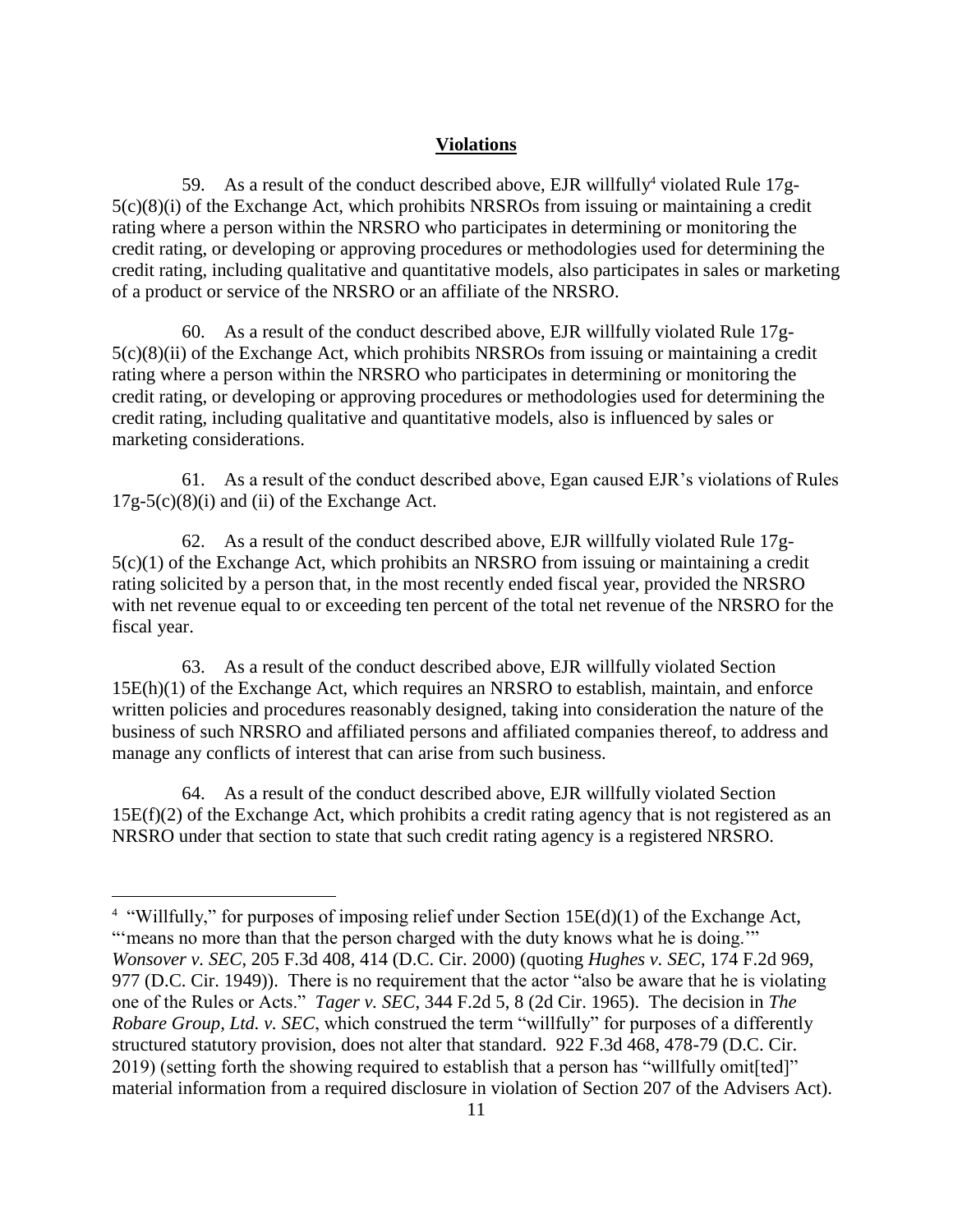#### **Disgorgement**

65. The disgorgement and prejudgment interest ordered in paragraph IV.E is consistent with equitable principles, does not exceed EJR's net profits from its violations, and returning the money to EJR would be inconsistent with equitable principles. Therefore, in these circumstances, distributing disgorged funds to the U.S. Treasury is the most equitable alternative. The disgorgement and prejudgment interest ordered in paragraph IV.D shall be transferred to the general fund of the U.S. Treasury, subject to Section  $21F(g)(3)$  of the Exchange Act.

#### **Undertakings**

Respondent EJR has undertaken to:

66. Within 90 days of the entry of this Order, conduct a training program addressing the Commission's conflict of interest rules, including but not limited to the prohibitions set forth in Rules 17g-5(c)(8) and 17g-5(c)(1) of the Exchange Act. This training program shall educate attendees regarding applicable rules and regulations and relevant policies and procedures. This training shall also explain how employees can raise concerns and the avenues for doing so, including internally and directly with the SEC through the Whistleblower Program. Attendance at this training program will be mandatory for all current EJR personnel, each of whom shall certify in writing that he or she attended this program. Within 90 days of the entry of this Order, EJR also will create policies or procedures to ensure that this training is provided to all new employees in their first fourteen days of employment, and repeated annually for all employees. As part of this policy or procedure, both new employees and recipients of the annual training shall attest in writing that they attended the training. EJR or any successor will maintain the training program for not less than two years after entry of this order. EJR will certify, through its Designated Compliance Officer, that it has conducted the above-described training program and has created the above-described policies and procedures.

67. Prepare and submit revenue reports through fiscal year 2024 as follows:

- a. For each ratings client that provided EJR with at least eight percent of EJR's net revenue (as defined in the note to Rule 17g-3(a)(5)) as of the end of each fiscal quarter, a report stating: (i) EJR's year-to-date revenue, by client; (ii) EJR's total projected annual net revenue; (iii) EJR's total year-to-date net revenue ; and (iv) the name of each client that accounts for eight percent or more of EJR's year-to-date net revenue or is projected to account for eight percent or more of EJR's year-end net revenue and the percentage share of such net revenue for each listed client.
- b. For each report, the Designated Compliance Officer of EJR shall certify in writing that the information in the report has been fairly presented in all material respects and that all projections were prepared in good faith using assumptions believed by such person to be reasonable.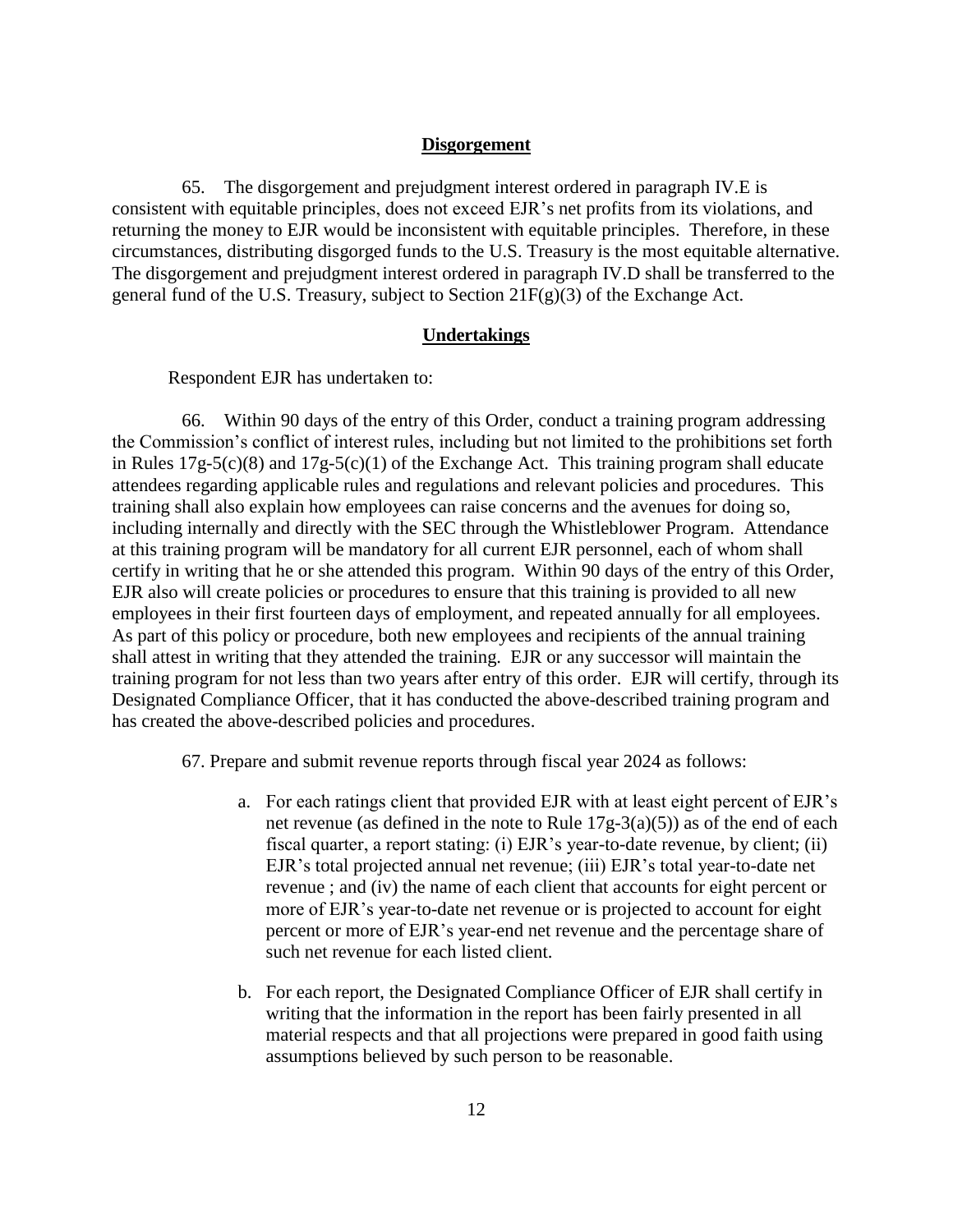c. Within twenty calendar days after the end of each fiscal quarter commencing with the third quarter of each fiscal year, EJR shall submit the reports and certifications specified above to the Director, Office of Credit Ratings, U.S. Securities and Exchange Commission, 100 F Street, N.E., Washington, DC 20549.

68. Within 60 days from the entry of this Order, retain the services of an independent consultant that is not unacceptable to the staff of the U.S. Securities and Exchange Commission's Division of Enforcement and Office of Credit Ratings ("Staff"). The Independent Consultant's compensation and expenses shall be borne exclusively by EJR.

- a. EJR shall provide a copy of the engagement letter to the Staff detailing the Independent Consultant's responsibilities.
- b. EJR shall require that the Independent Consultant perform the following duties:
	- i. Conduct a comprehensive review of EJR's written policies and procedures intended to address and manage conflicts of interest ("EJR's Policies and Procedures");
	- ii. Assess whether EJR's Policies and Procedures are reasonably designed, taking into consideration the nature of EJR's business and affiliated persons and affiliated companies thereof, to address and manage any conflicts of interest that can arise from such business;
	- iii. Make recommendations with respect to EJR's Policies and Procedures and their implementation and enforcement;
	- iv. Submit, within 180 days of the entry of this order, a written and dated report of its findings and recommendations (the "Initial Report") to EJR's board of directors, EJR senior management, and the Staff. EJR and its employees shall have no input into the Independent Consultant's report, other than to provide information and other cooperation requested by the Independent Consultant. The Initial Report shall (a) set forth the Independent Consultant's findings about the adequacy of EJR's Policies and Procedures and (b) if necessary, make recommendations regarding how EJR should modify or supplement its Policies and Procedures;
	- v. No sooner than six months from EJR's receipt of the Initial Report, require the Independent Consultant to conduct a review of EJR's implementation of the Independent Consultant's recommendations discussed above; and
	- vi. Within eight months from EJR's receipt of the Initial Report, submit a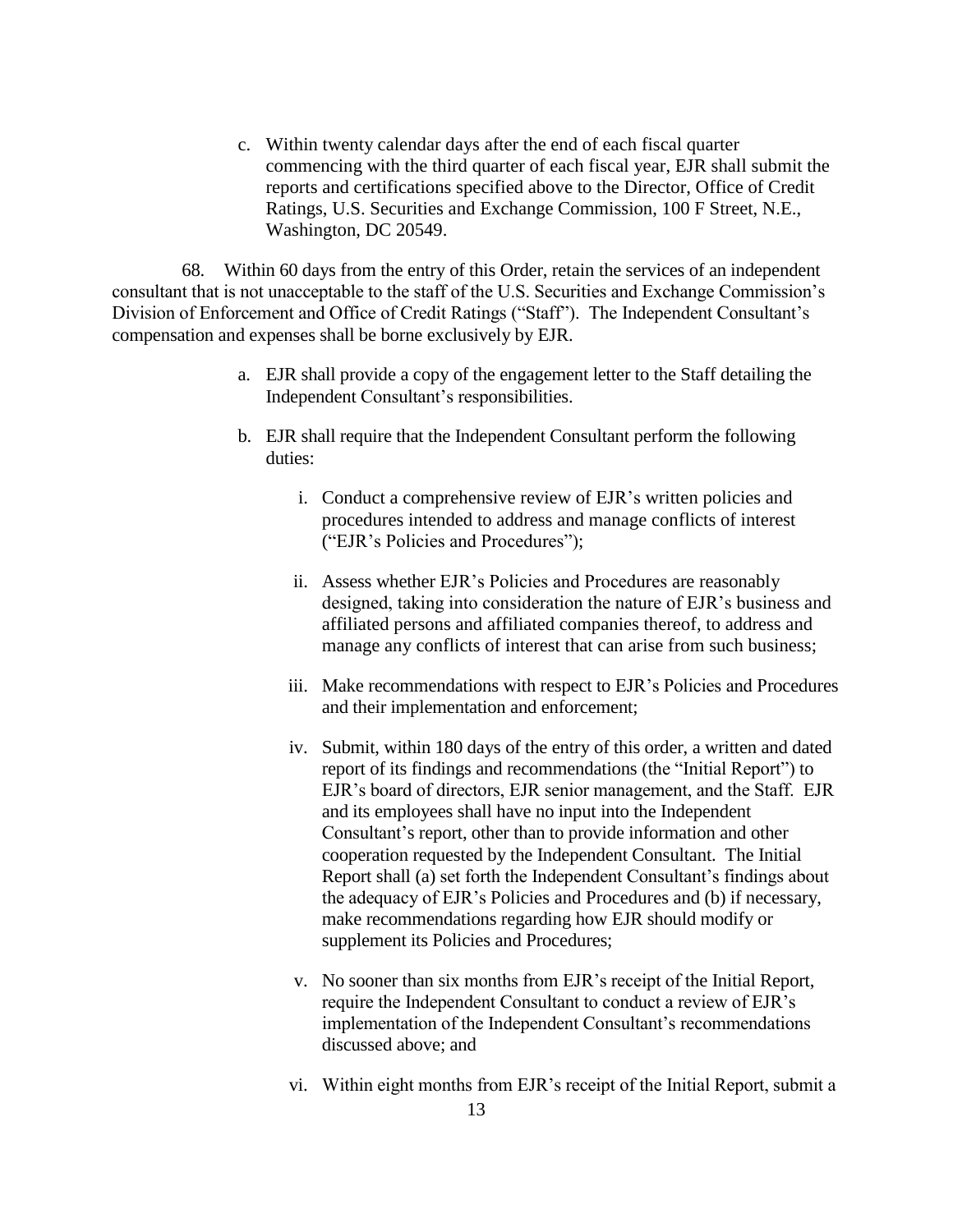written final report ("Final Report") to EJR's board of directors, EJR senior management, and the Staff. The Final Report shall describe the review made of EJR's implementation of the Independent Consultant's recommendations and describe how EJR has implemented and is complying with the Independent Consultant's recommendations.

- c. EJR shall cooperate fully with the Independent Consultant, including providing the Independent Consultant with access to the files, books, records, and personnel of EJR as reasonably requested for the abovedescribed reviews, and obtaining the cooperation of employees or other persons under EJR's control.
- d. EJR will work with the Independent Consultant to implement the Independent Consultant's recommendations, and where necessary, will consult with the Staff on any recommendations that EJR considers unduly burdensome or would have difficulty implementing for other reasons.
- e. EJR shall require the Independent Consultant to report to the Staff on his/her activities as the Staff may reasonably request.
- f. To ensure the independence of the Independent Consultant, EJR shall not have the authority to terminate the Independent Consultant without prior written approval of the Staff and shall compensate the Independent Consultant and persons engaged to assist the Independent Consultant for services rendered pursuant to this Order at their reasonable and customary rates.
- g. EJR shall expend sufficient funds to permit the Independent Consultant to discharge all of his/her duties. EJR shall permit the Independent Consultant to engage such assistance, clerical, legal or expert, as necessary and at a reasonable cost, to carry out his/her activities, and the cost, if any, of such assistance shall be borne exclusively by EJR.
- h. EJR shall require the Independent Consultant to enter into an agreement that provides that for the period of engagement and for a period of two years from completion of the engagement, the Independent Consultant shall not enter into any employment, consultant, attorney-client, auditing or other professional relationship with EJR, or any of its present or former affiliates, directors, officers, employees, or agents acting in their capacity. The agreement will also provide that the Independent Consultant will require that any firm with which he/she is affiliated or of which he/she is a member, and any person engaged to assist the Independent Consultant in performance of his/her duties under this Order shall not, without prior written consent of the Director of the SEC's Division of Enforcement, enter into any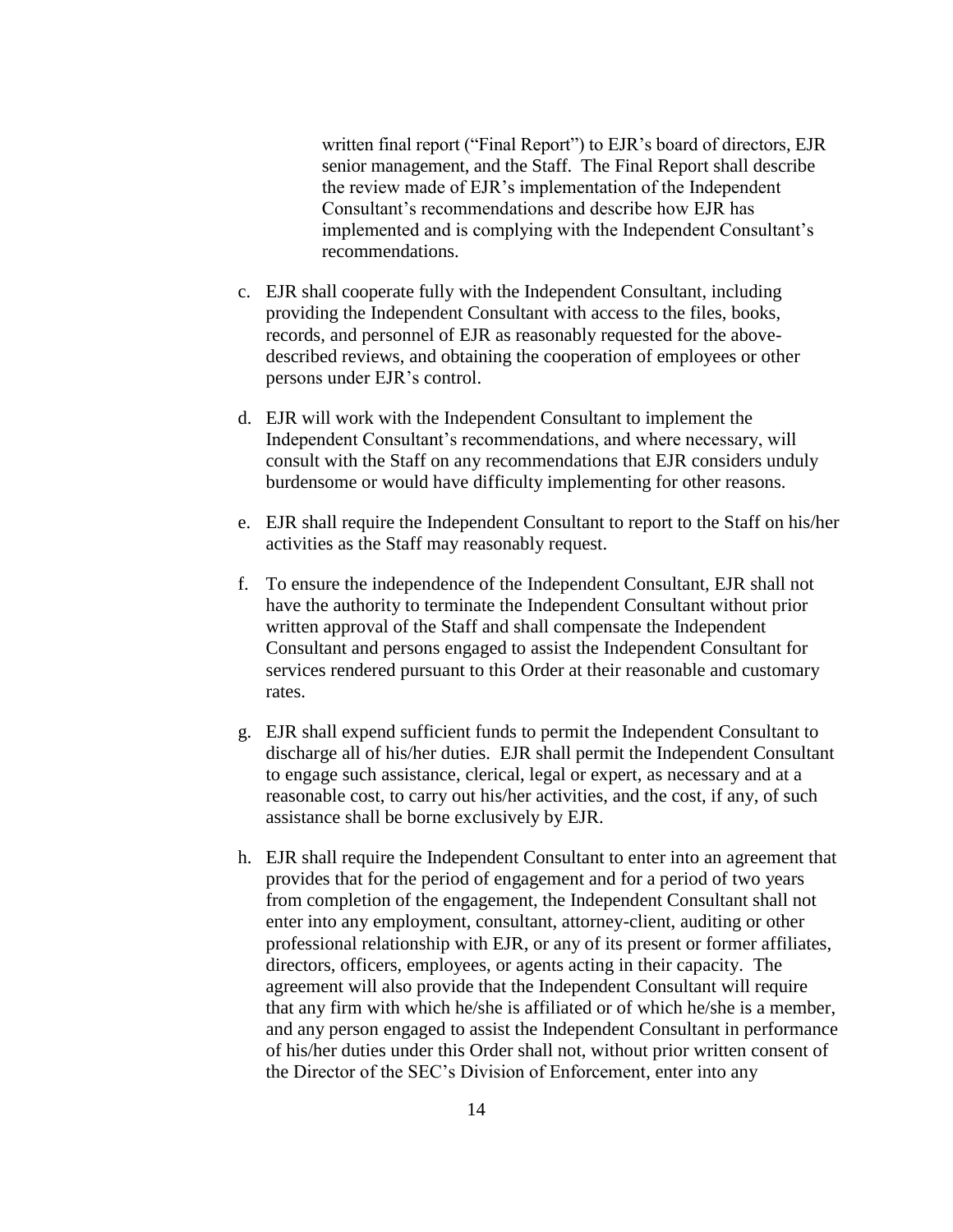employment, consultant, attorney-client, auditing or other professional relationship with EJR, or any of its present or former affiliates, directors, officers, employees, or agents acting in their capacity as such for the period of the engagement and for a period of two years after the engagement.

i. The reports by the Independent Consultant will likely include confidential financial, proprietary, competitive business or commercial information. Public disclosure of the reports could discourage cooperation, impede pending or potential government investigations or undermine the objectives of the reporting requirement. For these reasons, among others, the reports and the contents thereof are intended to remain and shall remain non-public, except (1) pursuant to court order, (2) as agreed to by the parties in writing, (3) to the extent that the Commission determines in its sole discretion that disclosure would be in furtherance of the Commission's discharge of its duties and responsibilities, or (4) is otherwise required by law.

69. EJR shall prohibit Egan from participating directly or indirectly in (a) determining or monitoring any credit rating issued or maintained by EJR or (b) developing or approving procedures or methodologies used for determining credit ratings issued or maintained by EJR, including qualitative and quantitative models. Within 45 days of entry of this Order, EJR shall establish written policies and procedures designed to implement and maintain the aforesaid prohibition.

70. Compliance with the undertaking set forth in paragraph 69 shall not terminate upon the sale, acquisition, or other transaction affecting the ownership or control of EJR.

71. EJR shall bear the full expense of carrying out these undertakings, including the costs of retaining the Independent Consultant and implementing the Independent Consultant's recommendations.

72. The chief executive officer and Designated Compliance Officer of EJR shall certify in writing, under penalty of perjury, that EJR has complied with the undertakings set forth above. The certification shall identify the undertakings, provide written evidence of compliance in the form of a narrative, and be supported by exhibits sufficient to demonstrate compliance. The Commission staff may make reasonable requests for further evidence of compliance, and EJR agrees to provide such evidence. The certification and supporting material shall be submitted to Yuri B. Zelinsky, Assistant Director, with a copy to the Office of Chief Counsel of the Enforcement Division, and to the Director of the Office of Credit Ratings, no later than sixty (60) days from the date of the Final Report referenced above. Respondent EJR agrees that if the Division of Enforcement believes that Respondent EJR has not satisfied these undertakings, it may petition the Commission to reopen the matter to determine whether additional sanctions are appropriate.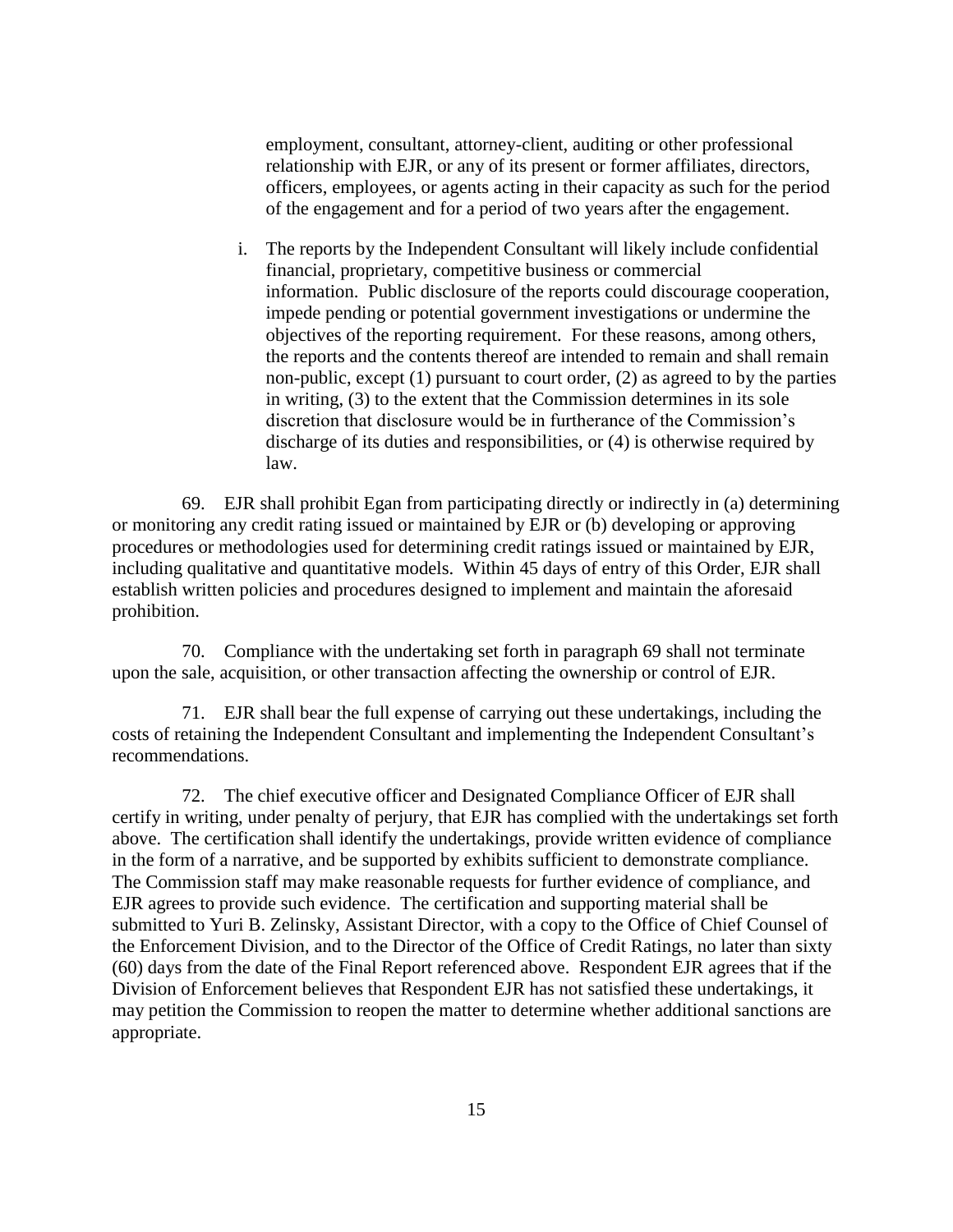In view of the foregoing, the Commission deems it appropriate, in the public interest, and for the protection of investors to impose the sanctions agreed to in Respondents' Offers.

Accordingly, pursuant to Sections 15E(d) and 21C of the Exchange Act, it is hereby ORDERED that:

A. Respondent EJR cease and desist from committing or causing any violations and any future violations of Sections 15E(h)(1) and 15E(f)(2) of the Exchange Act and Rules 17g-5(c)(8)(i),  $17g-5(c)(8)(ii)$ , and  $17g-5(c)(1)$  thereunder;

B. Respondent Egan cease and desist from committing or causing any violations and any future violations of Rules 17g-5(c)(8)(i) and 17g-5(c)(8)(ii);

C. EJR hereby is censured;

D. Respondent EJR shall comply with the undertakings enumerated in Section III above;

E. Respondent EJR shall, within ten (10) days of the entry of this Order, pay disgorgement of \$129,000 and prejudgment interest of \$17,592, to the Securities and Exchange Commission for transfer to the general fund of the United States Treasury, subject to Exchange Act Section 21 $F(g)(3)$ . If timely payment is not made, additional interest shall accrue pursuant to SEC Rule of Practice 600;

F. Respondent EJR shall, within ten (10) days of the entry of this Order, pay a civil money penalty in the amount of \$1,700,000 to the Securities and Exchange Commission for transfer to the general fund of the United States Treasury, subject to Exchange Act Section  $21F(g)(3)$ . If timely payment is not made, additional interest shall accrue pursuant to 31 U.S.C. § 3717; and

G. Respondent Egan shall, within ten (10) days of the entry of this Order, pay a civil money penalty in the amount of \$300,000 to the Securities and Exchange Commission for transfer to the general fund of the United States Treasury, subject to Exchange Act Section 21F(g)(3). If timely payment is not made, additional interest shall accrue pursuant to 31 U.S.C. § 3717.

Payment must be made in one of the following ways:

- (1) Respondents may transmit payment electronically to the Commission, which will provide detailed ACH transfer/Fedwire instructions upon request;
- (2) Respondents may make direct payment from a bank account via Pay.gov through the SEC website at [http://www.sec.gov/about/offices/ofm.htm;](http://www.sec.gov/about/offices/ofm.htm) or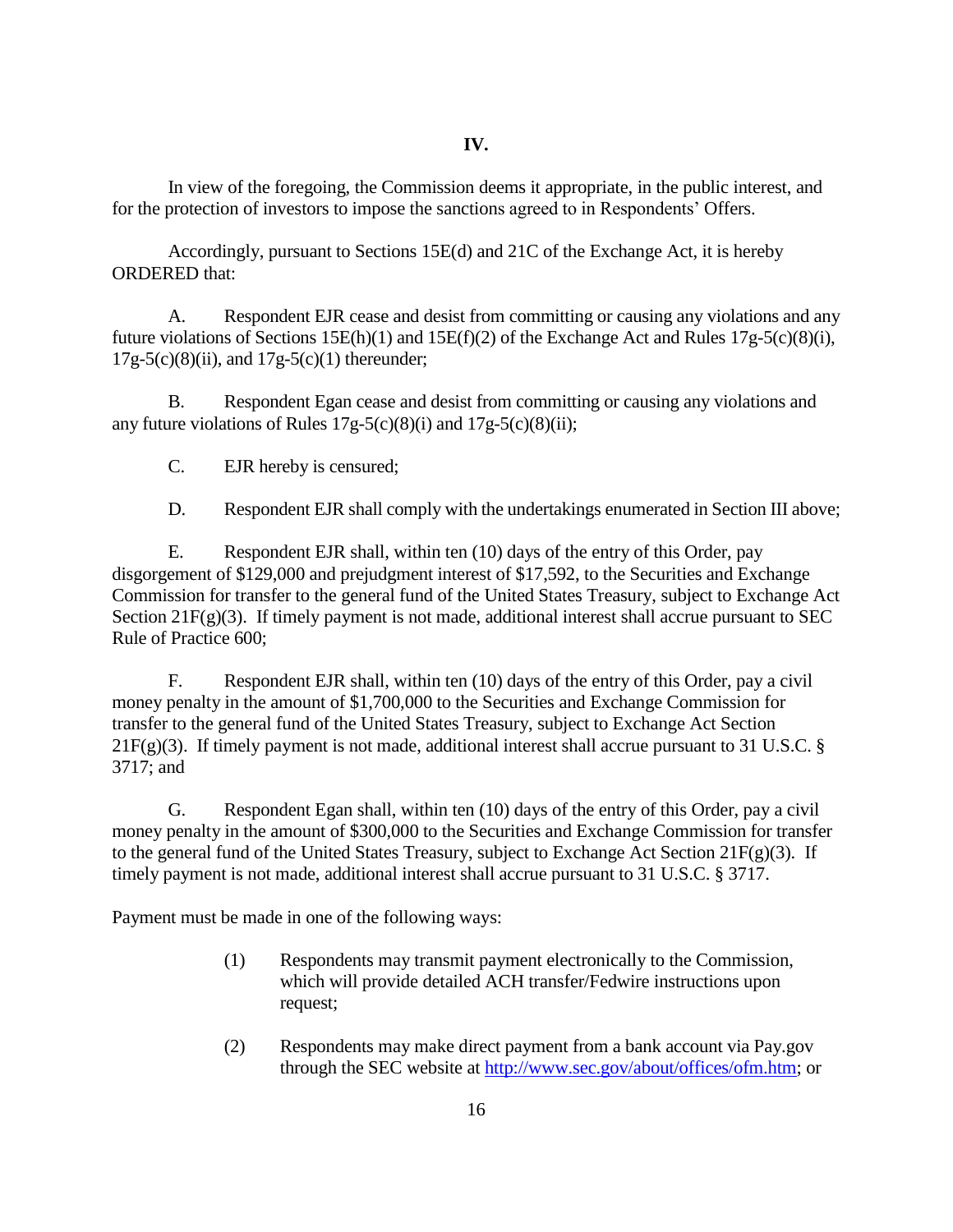(3) Respondents may pay by certified check, bank cashier's check, or United States postal money order, made payable to the Securities and Exchange Commission and hand-delivered or mailed to:

Enterprise Services Center Accounts Receivable Branch HQ Bldg., Room 181, AMZ-341 6500 South MacArthur Boulevard Oklahoma City, OK 73169

Payments by check or money order must be accompanied by a cover letter identifying EJR and Egan as Respondents in these proceedings, and the file number of these proceedings; a copy of the cover letter and check or money order must be sent to Jennifer S. Leete, Division of Enforcement, Securities and Exchange Commission, 100 F Street, N.E., Washington, DC 20549.

H. Amounts ordered to be paid as civil money penalties pursuant to this Order shall be treated as penalties paid to the government for all purposes, including all tax purposes. To preserve the deterrent effect of the civil penalty, Respondents agree that in any Related Investor Action, they shall not argue that they are entitled to, nor shall they benefit by, offset or reduction of any award of compensatory damages by the amount of any part of Respondents' payment of a civil penalty in this action ("Penalty Offset"). If the court in any Related Investor Action grants such a Penalty Offset, Respondents agree that they shall, within thirty days after entry of a final order granting the Penalty Offset, notify the Commission's counsel in this action and pay the amount of the Penalty Offset to the Securities and Exchange Commission. Such a payment shall not be deemed an additional civil penalty and shall not be deemed to change the amount of the civil penalty imposed in this proceeding. For purposes of this paragraph, a "Related Investor Action" means a private damages action brought against Respondents by or on behalf of one or more investors based on substantially the same facts as alleged in the Order instituted by the Commission in this proceeding.